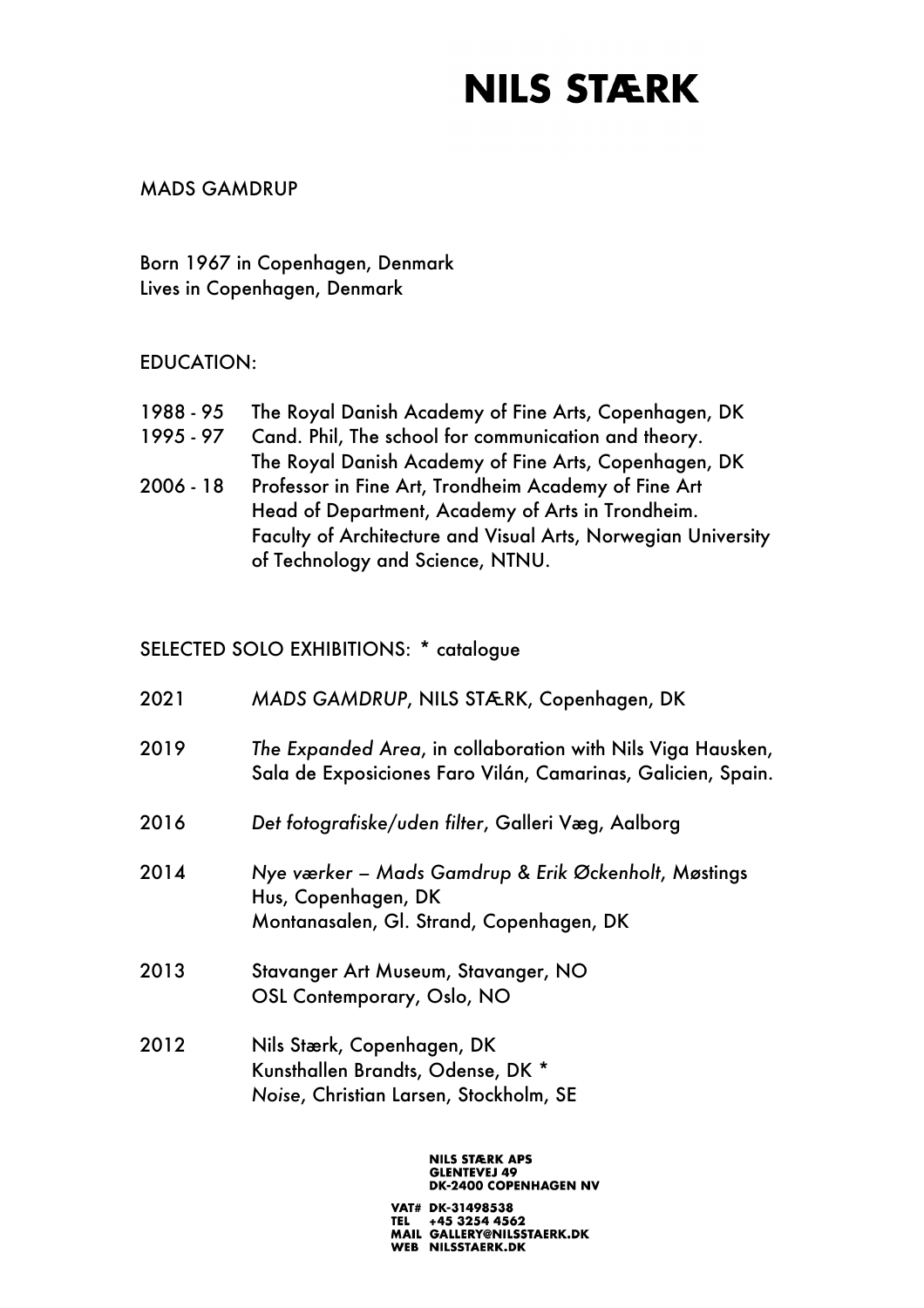| 2011 | Mads Gamdrup: Renunciation, Corcoran Gallery of Art,<br>Washington DC, US                                                                                                                                                                                                                      |
|------|------------------------------------------------------------------------------------------------------------------------------------------------------------------------------------------------------------------------------------------------------------------------------------------------|
| 2010 | Afsæt, w. Erik Øckenholt, J.F. Willumsens Museum,<br>Frederikssund, DK                                                                                                                                                                                                                         |
| 2009 | Mads Gamdrup & Jone Kvie, Kunsthal Brænderigården,<br>Viborg, DK<br>Monochrome Colour Noise, Christian Larsen, Stockholm, SE                                                                                                                                                                   |
| 2008 | Monochrome Colour Noise, Nils Stærk, Copenhagen, DK<br>Nye Værker, w. Erik Øckenholt, Charlotte Fogh<br>Contemporary, Arhus, DK                                                                                                                                                                |
| 2007 | Colour Bird, Galleri Claus Christensen, Copenhagen, DK                                                                                                                                                                                                                                         |
| 2003 | One Hour with Butterflies, Nils Stærk Contemporary Art,<br>Copenhagen, DK<br>One Hour with Birds, Elba Benítez Galería, Madrid, ES<br>Renunciation, Blaffer Gallery - University of Houston, Texas,<br>US*<br>21.06.2001 and 21.06,1999, Museum Centro de Arte<br>Contemporaneo de Malaga, ES* |
| 2002 | Galleri Flach, Stockholm, SE<br>21.06.2001 and 21.06,1999, Tromsø Kunstforening, Tromsø<br>Renunciation, Malmö Konsthall, SE*<br>21.06.2001, Kunstforeningen Gl Strand, Copenhagen, DK*                                                                                                        |
| 1999 | After the Fact, Nils Stærk Contemporary Art, Copenhagen, DK<br>Mads Gamdrup, Galerie Bodo Niemann, Berlin, DE                                                                                                                                                                                  |
| 1998 | Night, Herning Art Museum, DK*<br>Playground, Artspace 1%, Copenhagen, DK                                                                                                                                                                                                                      |

# NILS STÆRK APS<br>GLENTEVEJ 49<br>DK-2400 COPENHAGEN NV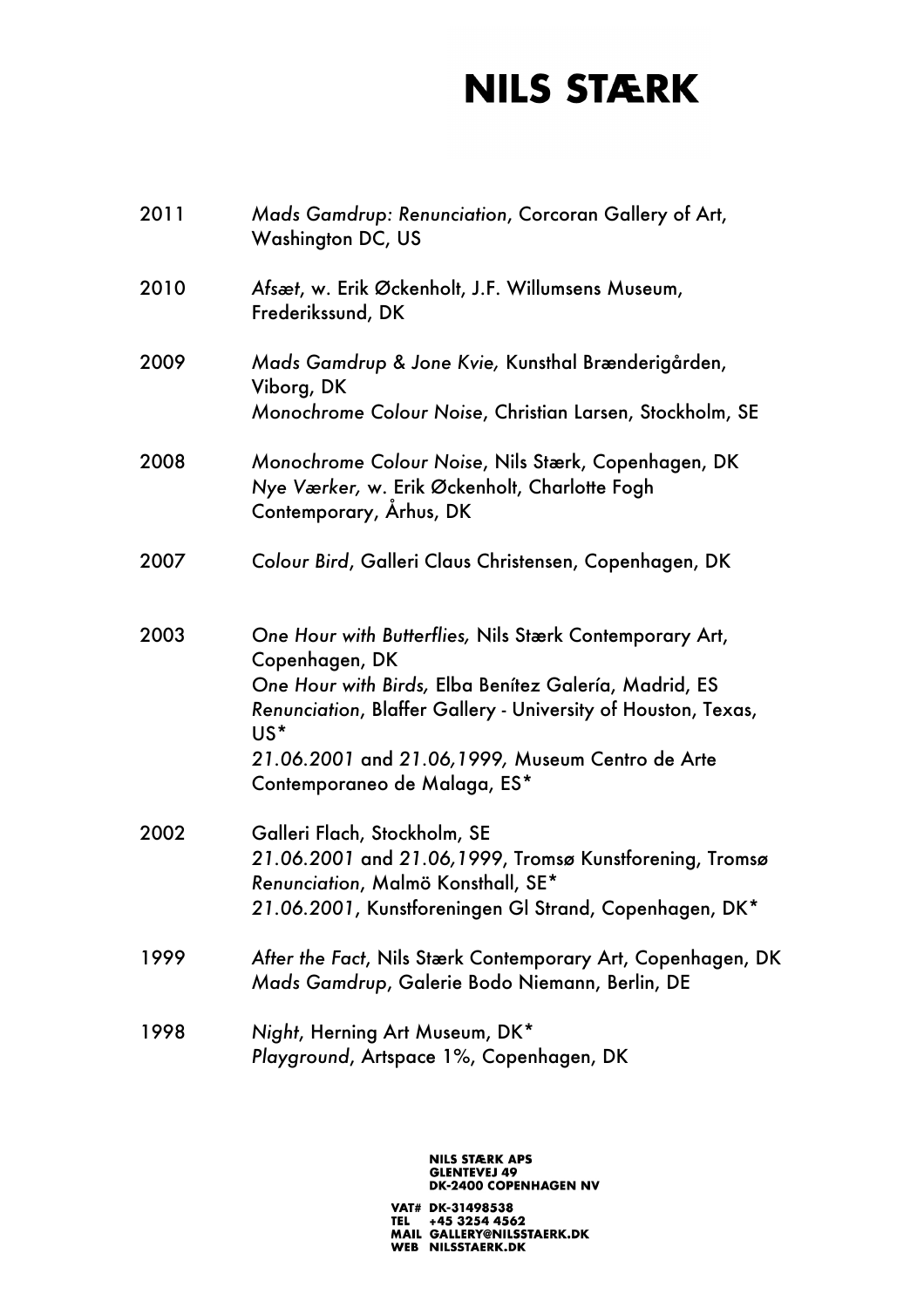- 1997 *Intervening time*, Brakstad Konsept, Galleri for Experimental Kunst, Oslo, NO *In the Suburb*, Albertslund Rådhus, DK\* *Morning*, Politikens Galleri, Copenhagen, DK
- 1996 *Mads Gamdrup*, Fotografisk Galleri, Copenhagen, DK *Different worlds*, Thorvaldsens Museum, Copenhagen, DK

SELECTED GROUP EXHIBITIONS: \* catalogue

- 2021 Volume #4, Dannebrogsgade 51, Copenhagen, DK Grønningen 2021, Grønningen Den Frie, Copenhagen, DK *BBC,* Kunsthal Aarhus, DK *BBC*, Art Sonje Center, Seoul, ROK
- 2020 Volume #3, Dannebrogsgade 51, Copenhagen, DK Lys, Galleri DGV, Svendborg, DK Grønningen 2020, Grønningen Den Frie, Copenhagen, DK
- 2019 *Grids and Puddles*, Rumfang, Copenhagen, DK *The Gifts of Tony Podesta*, American University Museum, Washington, DC, US\* *Grønningen*, Kunstforeningen GL STRAND, Copenhagen, DK
- 2018 Hvad kameraet så, Brandts, Odense *Volumen #2*, Dannebrogsgade 51, København
- 2017 *Grønningen,* Den Frie Centre of Contemporary Art, Copenhagen, DK *IDEALER. Konkret kunst dengang og nu.* Randers Kunstmuseum, Randers, DK *Volumen #1,* Dannebrogsgade 51, København
- 2016 *IDEALER. Konkret kunst dengang og nu.* Fuglsang Kunstmuseum, Toreby Lolland, DK

#### **NILS STÆRK APS GLENTEVEJ 49 DK-2400 COPENHAGEN NV**

VAT# DK-31498538 +45 3254 4562 MAIL GALLERY@NILSSTAERK.DK WEB NILSSTAERK.DK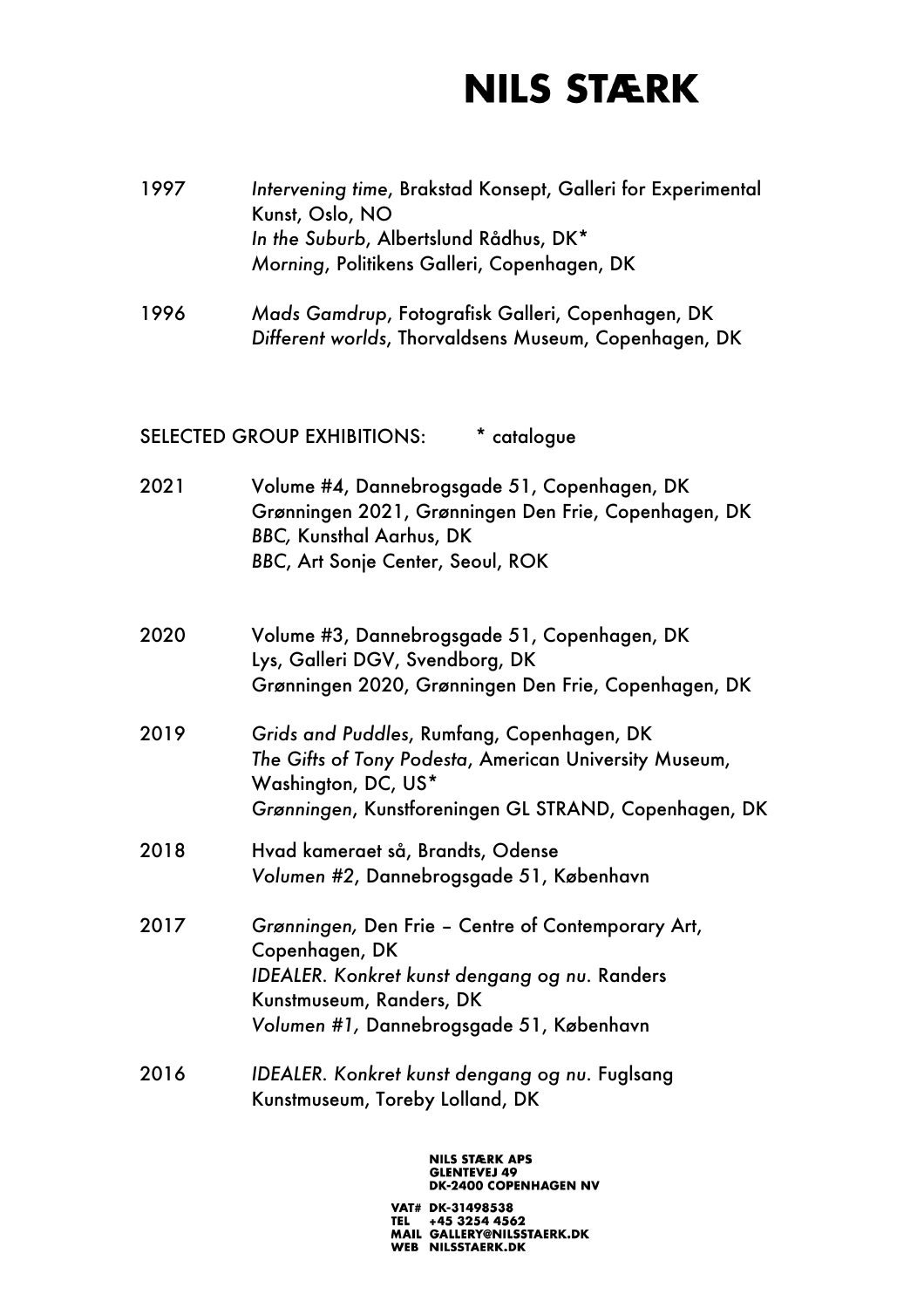*Øjeblikkets Arkiv*, Hillerød Kunstforening, Hillerød, DK *Gamdrup + Rønholt,* VÆG, Aalborg, DK

- 2015 *Det Kameraløse Fotografi*, Fotografisk Center, Copenhagen, **DK**
- 2014 *Skilsmissen*, Kongernes Lapidarium, Copenhagen, DK
- 2012 *Giv os i dag…*, Odense Domkirke & KØS (Museum of Art in Public Space), DK *Sådan Set – romantik i dansk nutidskunst*, touring show at Kunstbygningen i Vrå & Janus Bygningen & Kunstforeningen Det Ny Kastet & Rønnebæksholm, DK *Places – Denmark in Transition*, Museumsberg Flensburg, Flensburg, DE *Breuning, Bäckström, Einarsson, Gamdrup, Kvie, Kvium, Lagomarsino, Rødland, Storch, Superflex*, Nils Stærk, Copenhagen, DK
- 2011 *Tell It Like It Is*, University Of Gothenburg, SE *Places – Denmark in Transition*, HEART Herning Museum of Contemporary Art, Herning, DK *Spencer Finch, Mads Gamdrup, Nils Erik Gjerdevik, Jone Kvie*, Nils Stærk, Copenhagen, DK
- 2010 *Grønningen*, Docken, Copenhagen, DK *Danmark under forvandling,* photographic project, administered by Brandts - Museet for fotokunst and sponsored by The Ministry of cultural affairs, Realdania and the New Carlsberg Foundation. A book will be published in 2012 *Carnegie Art Award*, Listasafn, Reykjavik; Konstakademiet, Stockholm; Kunstnernes Hus, Oslo; Royal College of Art, London; Helsingfors Konsthall, Helsinki; CIAC, Carros/Nice.
- 2009 *Beathe Rønning, Christel Sverre og Mads Gamdrup,* Galleri Blunk, Trondheim, NO *Carnegie Art Award*, Kunsthal Charlottenborg, Copenhagen, **DK**

**NILS STÆRK APS GLENTEVEJ 49 DK-2400 COPENHAGEN NV**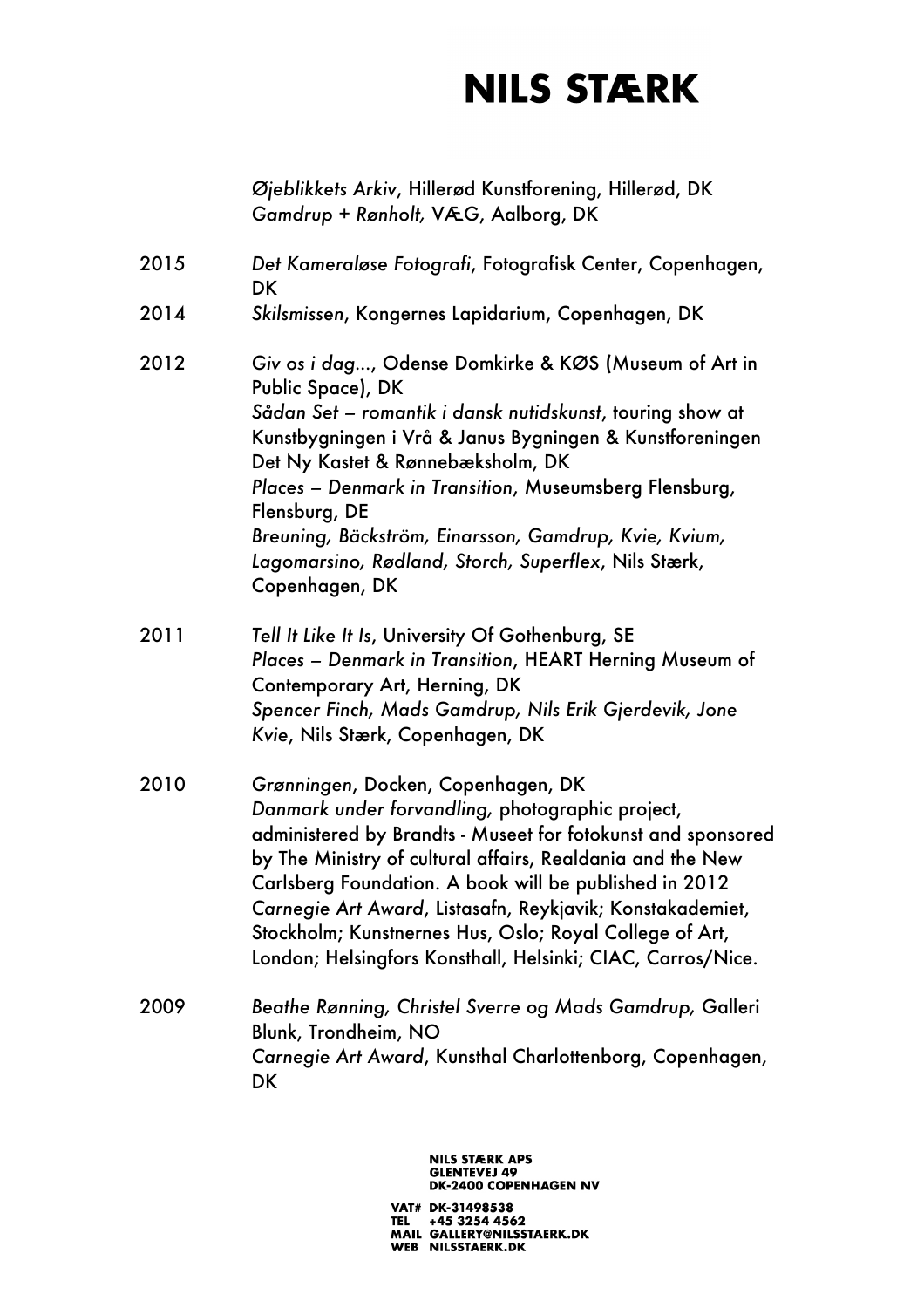|      | Fogtdal Fotografpriser 2009, Photographic Center,<br>Copenhagen, DK<br>Dark Side of the Moon, Nils Stærk, Copenhagen, DK<br>Det seneste nye – Nyerhvervelser af samtidskunst,<br>Vestsjællands Art Museum, DK<br>Altid som aldrig før, Skagens Art Museum, DK<br>TSSK, with Christel Sverre, DK                                                                                                                             |
|------|-----------------------------------------------------------------------------------------------------------------------------------------------------------------------------------------------------------------------------------------------------------------------------------------------------------------------------------------------------------------------------------------------------------------------------|
| 2008 | Grønningen, Bornholms Art Museum, DK                                                                                                                                                                                                                                                                                                                                                                                        |
| 2007 | This Way 07, Museet for fotokunst Brandts, Odense, DK<br>Genblitz, Teatermuseet i Hofteatret, Copenhagen, DK<br>One shot each, Museet for Fotokunst, Brandts, Odense, DK<br>Set fra sommerfuglevingen, Kunsthallen Brænderigården,<br>Viborg, DK<br>Take away, Charlotte Fogh Contemporary, Arhus, DK<br>Scandinavian Photography, Center of Artphotography, New<br>York, US<br>Nils Stærk Contemporary Art, Copenhagen, DK |
|      | Projektraum Viktor Bucher, Wien, AT                                                                                                                                                                                                                                                                                                                                                                                         |
| 2006 | Herning Art Museum, Herning, DK<br>Nils Stærk Contemporary Art, Copenhagen, DK<br>Centre of photography, Chicago, US                                                                                                                                                                                                                                                                                                        |
| 2005 | I skyggen af skyggen - en hilsen til HCA, Museet for fotokunst,<br>Brandts Klædefabrik Odense, DK<br>Situated Self - Confused, Compassionate and Conflictual,<br>touring: Museum of Contemporary Art, Belgrade, SRB /<br>Montenegro, Helsinki City Art Museum, Helsinki, FIN<br>Scandinavian Photography 2, Faulconer Gallery, Idaho, US<br>Den Gyldne, Charlottenborgs Udstillingsbygning,<br>Copenhagen, DK*              |
| 2004 | Constanti Diversità, Biennale Europea Arti Visive La Spezia,<br>Centro Arte Moderna e Contemporanea, La Spezia, IT*<br>Denmark Seen by its Painters and Writers, Kunsthallen Brandts<br>Klædefabrik, Odense, DK*                                                                                                                                                                                                            |

# NILS STÆRK APS<br>GLENTEVEJ 49<br>DK-2400 COPENHAGEN NV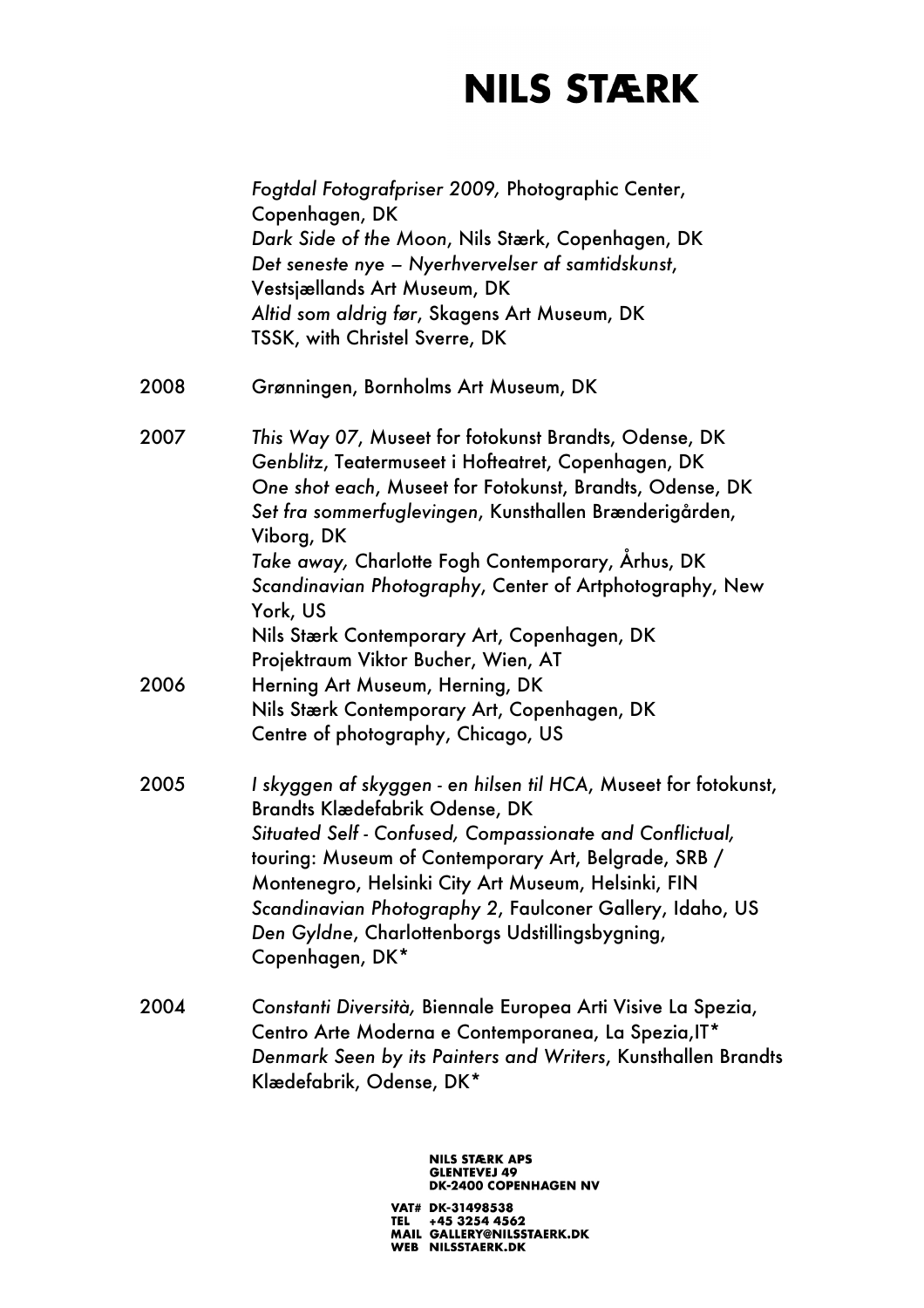|      | Anders Zorn and Nordic Contemporary Art, Arken Museum of<br>Modern Art, Copenhagen, DK*<br>Som Modlys og andre Overvindelige Forhindringer,<br>Bornholms Kunsthal, Nexø, DK<br>No More Reality, Nils Stærk Contemporary Art, Copenhagen,<br>DK<br>Story, Myth, Dream, National Gallery (Statens Museum for<br>Kunst), Copenhagen, DK                                                       |
|------|--------------------------------------------------------------------------------------------------------------------------------------------------------------------------------------------------------------------------------------------------------------------------------------------------------------------------------------------------------------------------------------------|
| 2003 | Next Saturday, Air de Paris project space, Paris, FR<br>ID - nutidskonst i Vasa, Östrebottens Museum, Vasa, SE<br>From Objective to Object, Den Frie, Copenhagen, DK                                                                                                                                                                                                                       |
| 2002 | Oluf Høst in Dialogue with Today, Aarhus Kunstmuseum, DK*<br>On a Clear Day, Sophienholm, DK*<br>Collection: Saltarvet w/ Nils Erik Gjerdevik, Fiskbäckskil,<br>The 27 Bienal de Pontevedra, ES*<br>Beyond Paradise, curated by Apinan Poshyananda, touring:<br>The National Gallery, Bangkok, THAI; Kuala Lumpur, MAL;<br>Shanghai, CN<br>Nordic Images, Elba Benítez Galería, Madrid, ES |
| 2001 | Buzz, curated by Mika Hannula/Pirkko Siitari, Finnish Museum<br>of Photography, Helsinki, FI<br>Sinkujat, Ronaniemi Art Museum, Ronaniemi, Fl<br>Adaption, Jyväskylä Art Museum, Jyväskylä, FI                                                                                                                                                                                             |
| 2000 | Erik Øckenholt/Mads Gamdrup, Galerie Asbæk,<br>Copenhagen, DK*<br>Reflex, Århus Kunstbygning, Århus, DK<br>Tidal Pulse, The Museum for Art Photography, Odense, DK<br>Playgrounds / Landschaften, Galerie Anita Beckers, Frankfurt,                                                                                                                                                        |
| DE   | Organising Freedom, Curated by David Elliot, touring:<br>Moderna Museet, Stockholm, S & Charlottenborg, DK*<br>Omstilling, Norrköpings Art Museum, SE<br>Mønstring, Rhizom, Arhus, DK                                                                                                                                                                                                      |

# NILS STÆRK APS<br>GLENTEVEJ 49<br>DK-2400 COPENHAGEN NV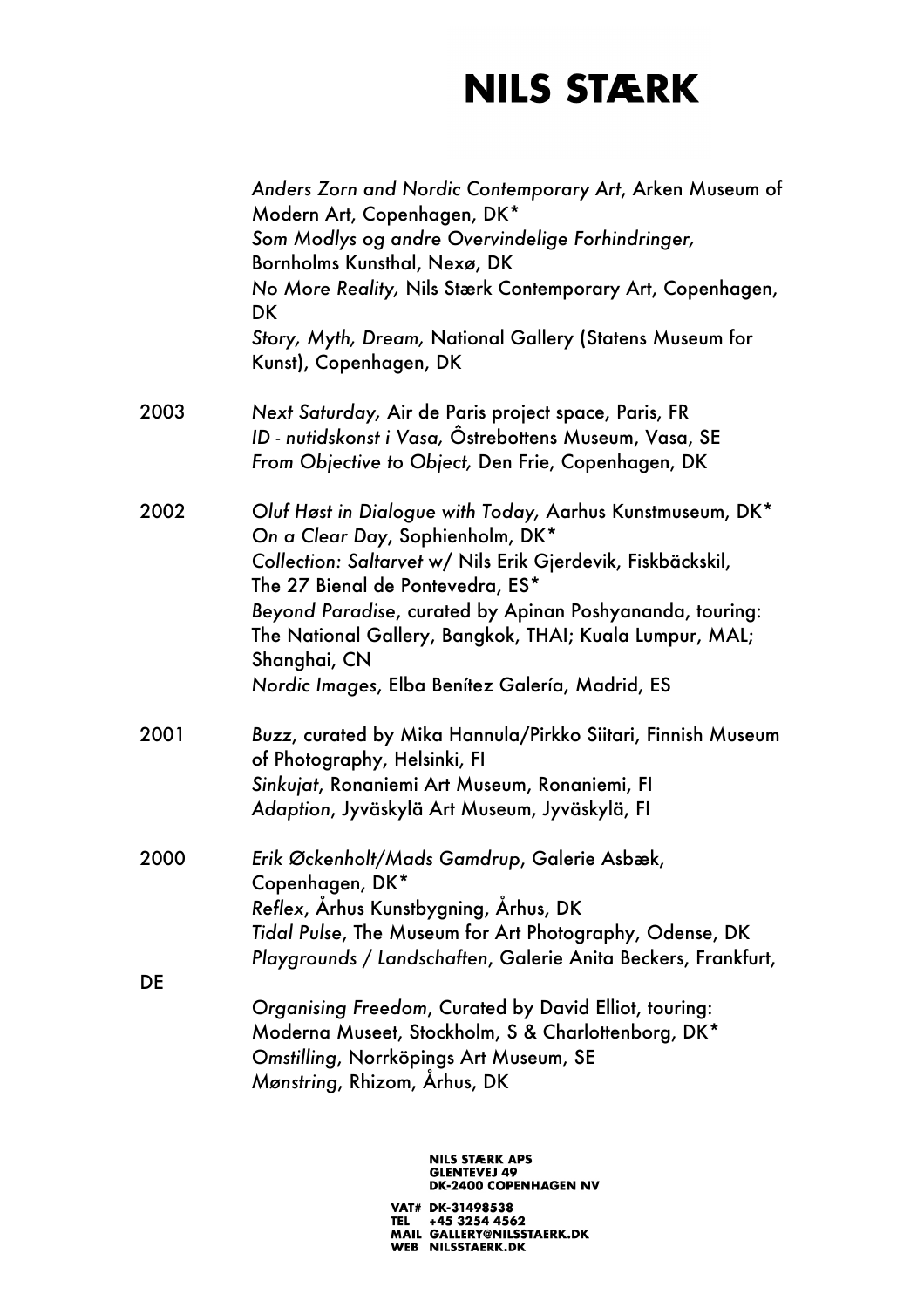| 1999        | Grumme Pragt, Vestsjælland Art Museum, Sorø, DK*<br>80/90, works from the National Museum of Contempoary Art,<br>Oslo, NO<br>Wall 6 >>> Landscape #3, Air de Paris, Paris, FR<br>Mads Gamdrup & John Øivind Eggesbøl, Galleri Sølvberget,<br>Stavanger, NO<br>Capital Art, KX Kunst auf Kampnagel, Hamburg, DE<br>Insight - Out, Landscape and Interior in Contemporary<br>photography, curated by Barbara Hofmann, Kunstraum<br>Innsbruck, AT; Kunsthaus Hamburg, DE; Kunsthaus Baselland,<br>$AT^*$ |
|-------------|-------------------------------------------------------------------------------------------------------------------------------------------------------------------------------------------------------------------------------------------------------------------------------------------------------------------------------------------------------------------------------------------------------------------------------------------------------------------------------------------------------|
| 1998        | Playground, Artspace 1%, Copenhagen, DK<br>80/90 Mirrors of our time, works from the National Museum<br>of Contemporary Art, Oslo, The National Gallery of Iceland,<br>Reykjavik, IS*<br>Wasser, Galerie Bodo Niemann, Berlin, DE<br>Landscape, The Photographic Center Peri, Turku, FI<br>Underground, Galerie Asbæk, Copenhagen, DK                                                                                                                                                                 |
| 1997        | The Louisiana Exhibition: New art from Denmark and Scania,<br>Louisiana Museum of Modern Art, Humlebæk, DK*<br>Landscape '97, The Center for Creative Photography,<br>Jyvaskylä, FI<br>Art from the 90's - Room with a view, Randers Art Museum,<br>Jim, Savio Museet, Kirkenes, DK                                                                                                                                                                                                                   |
| 1996<br>DK* | The Danish Landscape, Photographic Center, Copenhagen,<br>9 Dimensional Theory, Københavns Kommunes<br>Udstillingsbygning, DK*<br>Update, Turbinehallerne, Copenhagen, DK*                                                                                                                                                                                                                                                                                                                            |
| 1995        | Art Against Aids, Galleri Nicolai Wallner / Galerie Mikael<br>Andersen, Copenhagen, DK<br>2-Dimesional, Nikolaj Kunsthal, Copenhagen, DK*<br>Mirror - Ball w/ Nils Viga Hausken, Brakstad Konsept, Galleri<br>for Experimental Kunst, Oslo, NO                                                                                                                                                                                                                                                        |

# NILS STÆRK APS<br>GLENTEVEJ 49<br>DK-2400 COPENHAGEN NV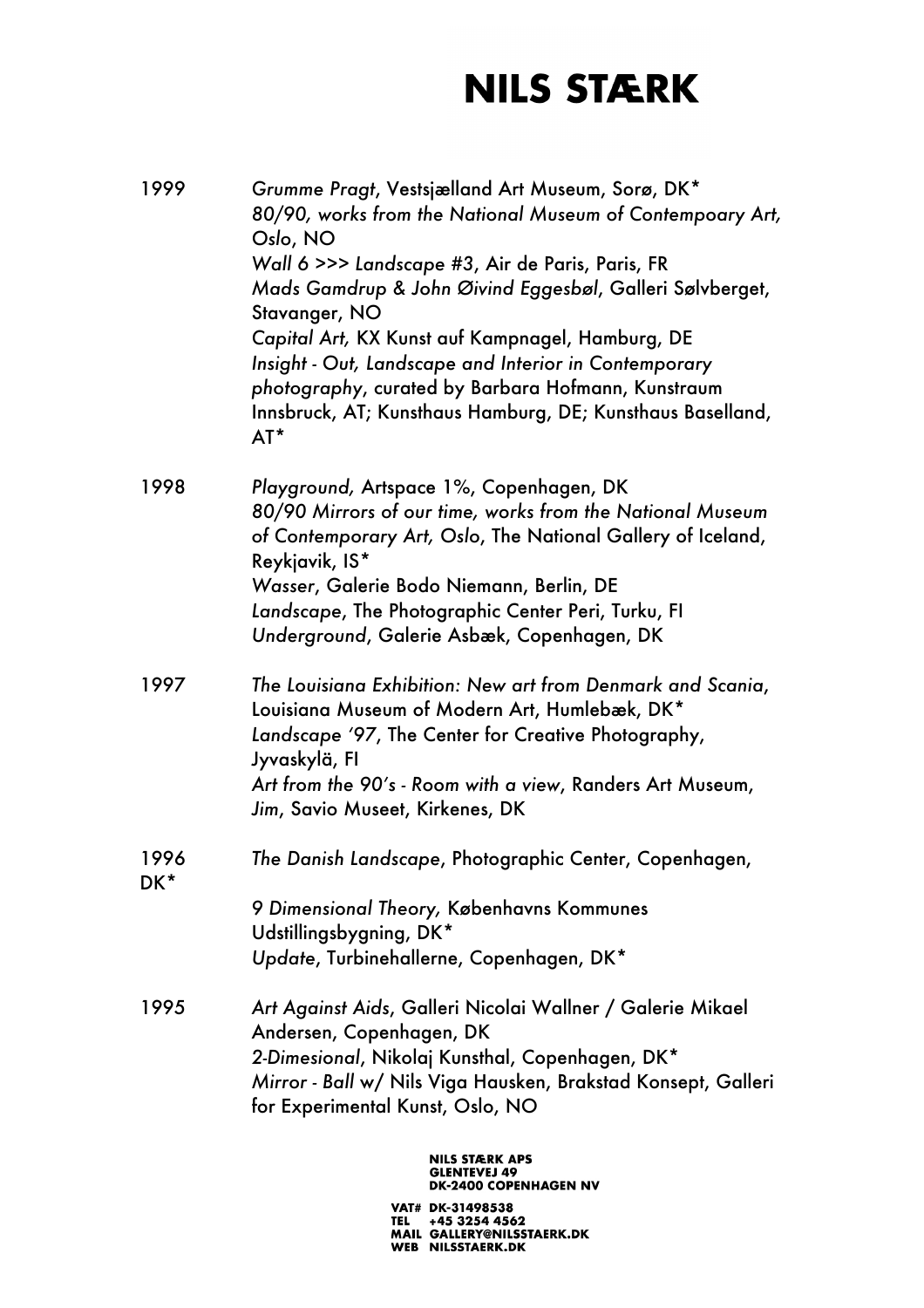*Atomic*, Galleri Titanik, Turku, FIN*,* Galleri Oberwelt, Stuttgart, DE, Galleri för Nutidig Konst, Gothenburg, SE *Copenhagen Overkill*, Academy Gallery, Helsinki, FI *New Works*, Overgaden, København, DK *Art Attack*, UKS, Oslo, NO

#### PUBLIC COLLECTIONS:

Arken - Museum of Modern Art, Copenhagen, DK Bergen Art Museum, Bergen, NO Herning Kunstmuseum, Herning, DK Katzen Arts Center, American University, USA Kiasma, Museum of Contemporary Art, Helsinki, FI The Margulies Collection, Miami, US Moderna Museet, Stockholm, SE Museum of Contemporary Art, Strasbourg, FR Ny Carlsberg Foundation, DK Statens Museum for Kunst / National Gallery, Copenhagen, DK Stavanger Kunstmuseum, Stavanger, NO Storebrand, Oslo, NO The Museum for Art Photography, Odense, NO The National Museum of Photography, Copenhagen, DK The National Museum of Contemporary Art, Oslo, NO Vestsjællands Kunstmuseum, Sorø, DK Malmö Art Museum, Malmö, SE Esbjerg Kunstmuseum, Esbjerg, DK

#### COMMISSIONS:

- 2021 Niels Bohr Instituttet, Copenhagen, DK
- 2018 Skejby Sygehus ETA, Aarhus, DK
- 2012 Aarhus Sygehus ETA, Aarhus, DK
- 2006 Vannassen Psykiatriske Bofellesskab, Stavanger, NO
- 2005 Danmarks Nationalbank, Copenhagen, DK

#### **NILS STÆRK APS GLENTEVEJ 49 DK-2400 COPENHAGEN NV**